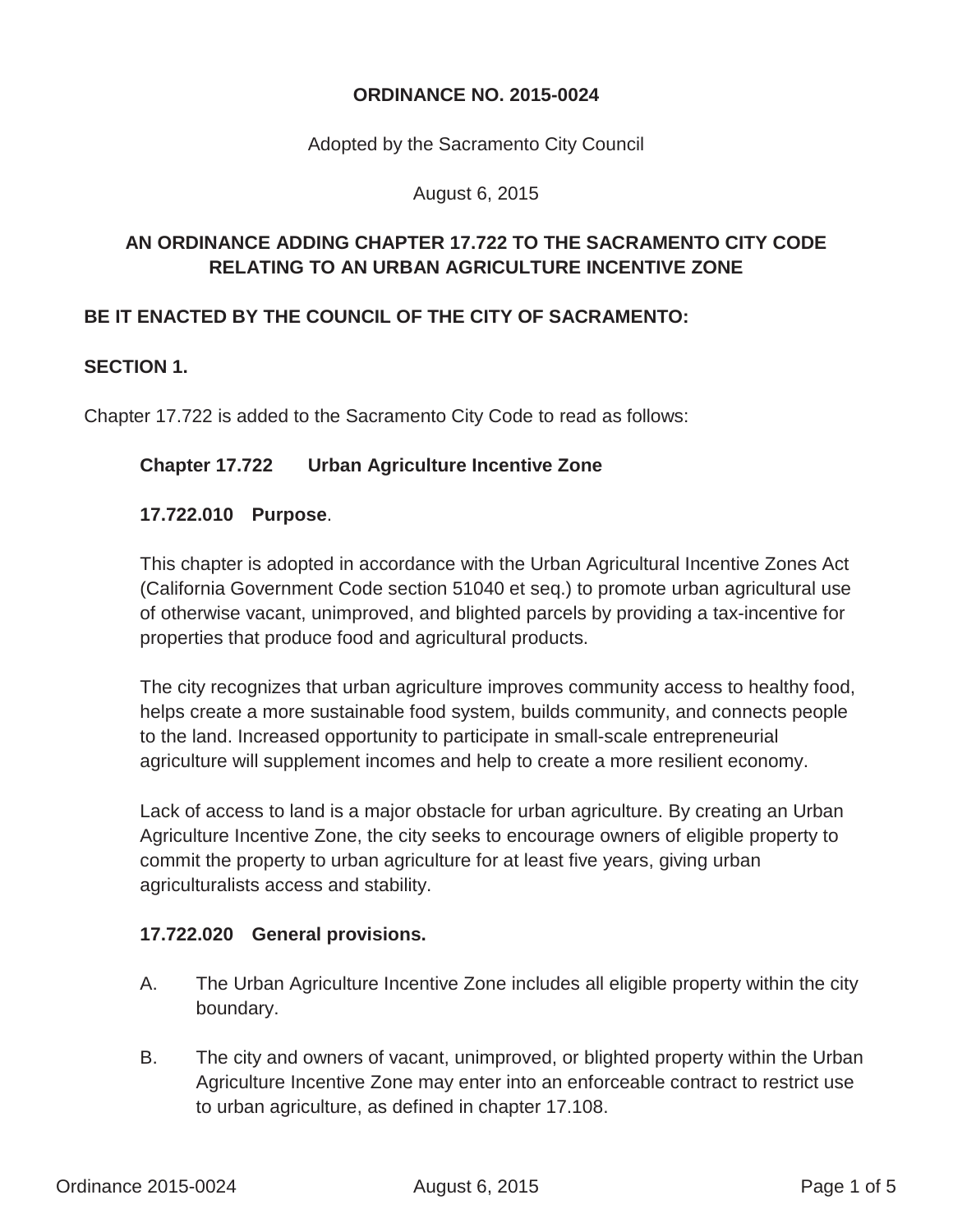- C. The city may impose a fee upon contracting property owners for the reasonable costs of implementing and administering the contracts.
- D. The city shall maintain a standard form "Urban Agriculture Incentive Zones Contract" approved as to form by the city attorney. A contract entered into pursuant to this chapter must include at least the following provisions:
	- 1. An initial term of at least five years;
	- 2. A restriction that the property under contract be at least 0.10 of an acre, and not more than 3 acres;
	- 3. A requirement that the entire property be dedicated to urban agriculture use in accordance with the Urban Agriculture Incentive Zones Act, this chapter, the Planning and Development Code, and the contract;
	- 4. A prohibition against dwellings on the property during the term of the contract;
	- 5. Consent to allow periodic inspections of the property by the city manager, the city manager's designee, the county assessor, and the State Board of Equalization, as may be necessary for tax assessment purposes or to determine the property owner's compliance with the contract and the law;
	- 6. A requirement that the contract be binding upon, and inure to the benefit of all successors in interest to the property owner;
	- 7. Cancellation provisions in accordance with section 17.722.040;
	- 8. A requirement that urban agriculture activity must commence on the property within 30 days of execution of the contract;
	- 9. A requirement that the property owner:
		- a. Notify the planning director in writing of any cessation of urban agriculture use for any reason, including but not limited to cessation due to the loss of a tenant who was conducting urban agricultural uses on the property. This notice must be given within two weeks of the cessation of activity; and
		- b. Resume urban agricultural activity within three months of any such cessation or the city may cancel the contract;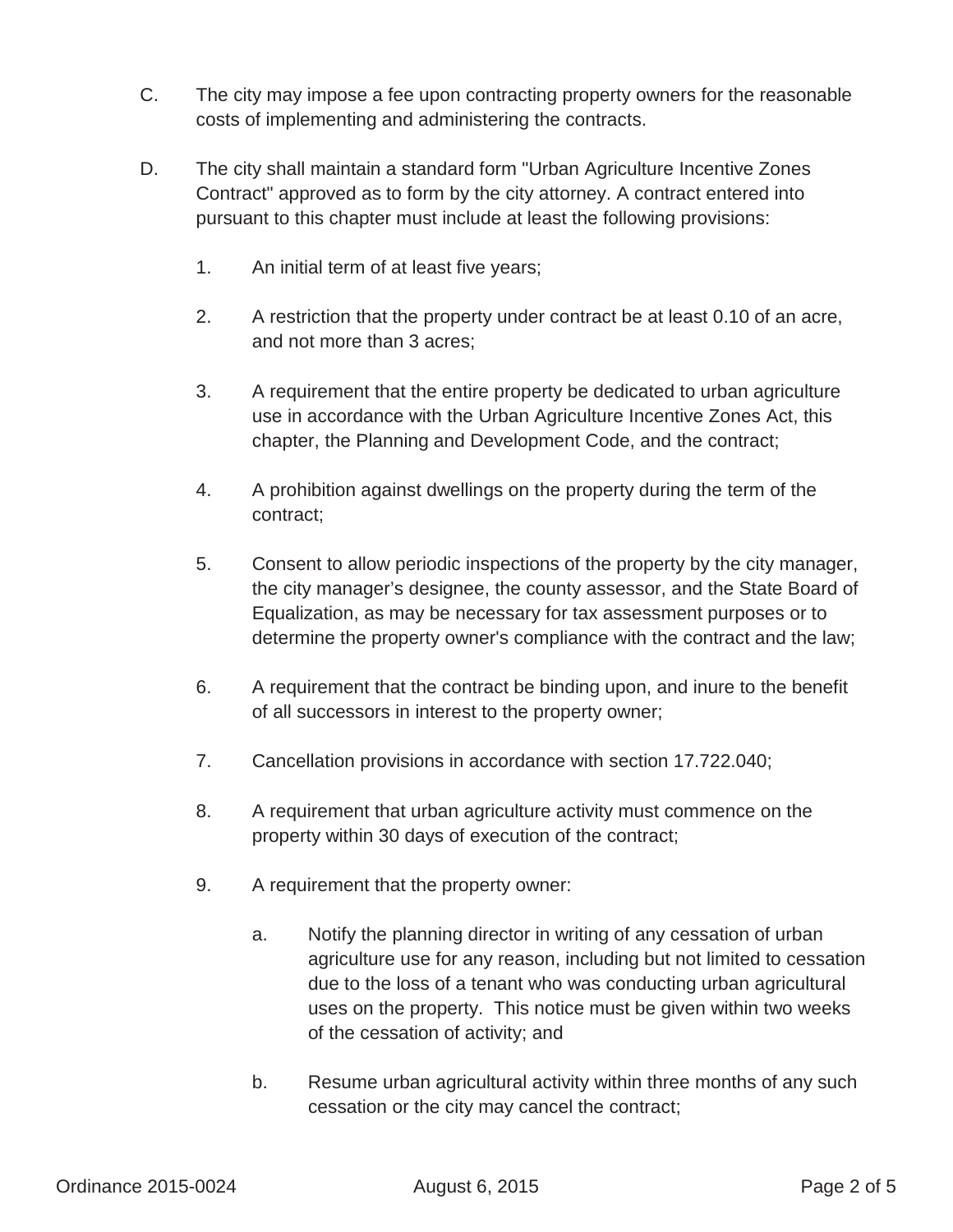- 10. A requirement that the property owner defend and indemnify the city from any claims arising from any use of the property;
- 11. A prohibition of the use of pesticides or fertilizers on the property, except for those pesticides or fertilizers allowed by the United States Department of Agriculture's National Organic Program;
- 12. A requirement that the property owner comply with all provisions of the Urban Agriculture Incentive Zones Act;
- 13. A requirement that the property be used in accordance with a water conservation plan approved by the city and that includes best practices for water conservation;
- 14. A requirement for a metered water service connection or approved water well;
- 15. A requirement that the property be assessed pursuant to section 422.7 of the Revenue and Taxation Code during the term of the contract;
- 16. A notification that if the property owner cancels the contract, the city must assess a cancellation fee pursuant to subparagraph (B) of paragraph (2) of subdivision (a) of section 51042 of the California Government Code.

## **17.722.030 Approval process.**

- A. To qualify for the tax assessment specified in section 17.722.020.C, the property owner must file an application on a form provided by the planning director.
- B. The city will review the application and conduct site inspections within 30 days of the date a complete application is filed.
- C. The application and contract may be approved by the city manager or the city manager's designee if it meets all the requirements of the Urban Agriculture Incentive Zones Act, this chapter, and other applicable requirements of the Planning and Development Code.
- D. The application and contract requires city council approval if:
	- 1. The contract would result in a combined tax revenue loss to the city, County, and other recipients of ad valorem property taxes of more than \$25,000 per year or more than \$125,000 for the term of the contract; or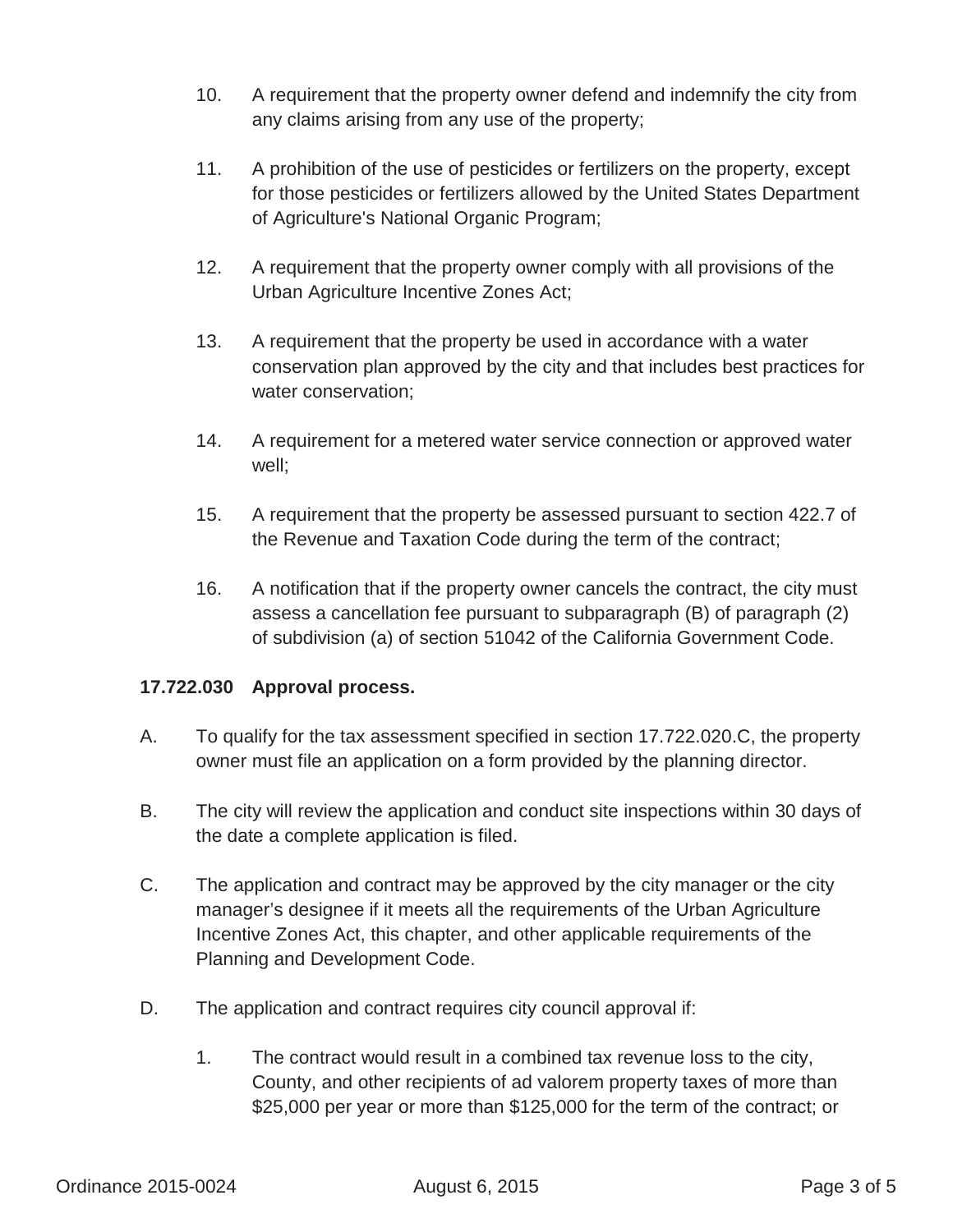- 2. The estimated combined cumulative tax revenue loss to the city, County, and other recipients of ad valorem property taxes for all properties currently under contract is greater than \$250,000 through January 1, 2019.
- F. Appeal. If the city manager or city manager designee denies an application and contract, the denial shall be final unless the property owner files an appeal with the planning director within ten business days of the denial. Notwithstanding section 17.812.060, an appeal shall be to the city council.
- G. The city manager or city manager's designee shall execute the approved contract upon determination that the property owner has obtained all required approvals for the proposed urban agriculture use. Following final approval of the contract, the city manager or city manager designee shall send written notification to the assessor and to the property owner. Once executed, the property owner shall record the contract against the property. Once the contract is recorded against the property, the assessor will apply the reduced property tax valuation methodology to the property at the next property tax lien date.

## **17.722.040 Contract cancellation.**

- A. The city manager or city manager's designee may cancel the contract upon finding that a property owner is in breach of the terms of the contract. The county assessor and the property owner will be notified of the city's cancellation of the contract.
- B. A property owner may cancel a contract entered into pursuant to this chapter at any time by submitting written notice to the planning director. Upon cancellation of the contract prior to the expiration of its term, the property owner shall record a notice of cancellation of the contract against the property.
- C. If the contract is cancelled by the city or property owner prior to the expiration of its term, the property owner must pay to the county a cancellation fee equal to the cumulative value of the tax benefit received during the duration of the contract plus interest, as determined by the assessor. The city manager or city manager designee may waive payment of all or a portion of the fee, if he or she determines that the cancellation was caused by extenuating circumstances despite the good faith effort by the property owner.